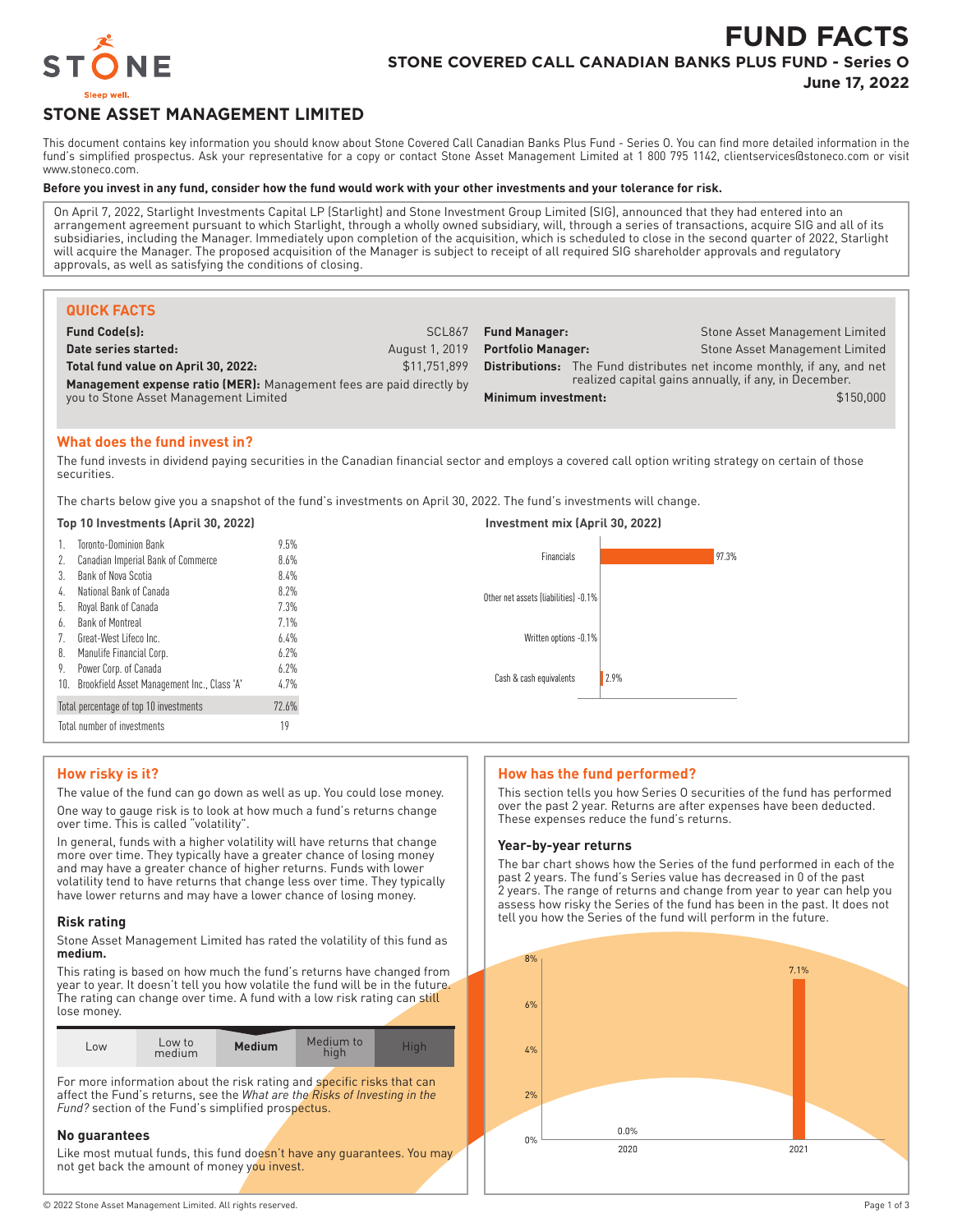

## **Best and worst 3-month returns**

This information is not available since no Series O securities of the fund have been sold as of the date of this Fund Facts.

|              | Return | 3 months ending   | If you invested \$1,000 at the beginning of the period |
|--------------|--------|-------------------|--------------------------------------------------------|
| Best return  | 7.42%  | February 28, 2022 | $^{\circ}$ Your investment would rise to \$1,074.20.   |
| Worst return | -8.01% | April 30, 2022    | Your investment would drop to \$919.90.                |

## **Average return**

The annual compound return of the Series of the fund was approximately 0.9% since the inception of the Series of the fund. If you had invested \$1,000 in the Series of the fund since the inception of the Series of the fund, your investment would now be worth \$1,023.88.

## **Who is this fund for?**

## **This fund is suitable for investors:**

- have medium term investment goals
- have a need for a sector portfolio focus on Canadian banks
- are willing to accept a medium level of risk

#### **A word about tax**

In general, you'll have to pay income tax on any money you make on a fund. How much you pay depends on the tax laws where you live and whether or not you hold the fund in a registered plan such as a Registered Retirement Savings Plan or a Tax-Free Savings Account.

Keep in mind that if you hold your fund in a non-registered account, fund distributions are included in your taxable income, whether you get them in cash or have them reinvested.

## **How much does it cost?**

The following tables show the fees and expenses you could pay to buy, own and sell Series O securities of the fund.

The fees and expenses – including any commissions – can vary among series of a fund and among funds. Higher commissions can influence representatives to recommend one investment over another. Ask about other funds and investments that may be suitable for you at a lower cost.

#### **1. Sales charges**

Series O securities are offered to large private or institutional investors on a case-by case basis. No management, operating or performance fees are charged to the Fund for Series O securities; rather, the investor who holds Series O securities will pay management fees directly to us as set out in the Series O securities Agreement. If the market value of your investment falls below the specified minimum requirement because you redeem, we may redesignate your investment into the NL sales option of the same Fund after giving you 30 days' prior notice; redesignation will be at the Manager's discretion and the Manager reserves the right to waive the redesignation on a case-by-case basis. A redesignation will not take place if the value drops below the specified minimum investment requirement as a result of a decline in the price rather than a redemption. All terms and conditions are set out in the Series O securities Agreement.